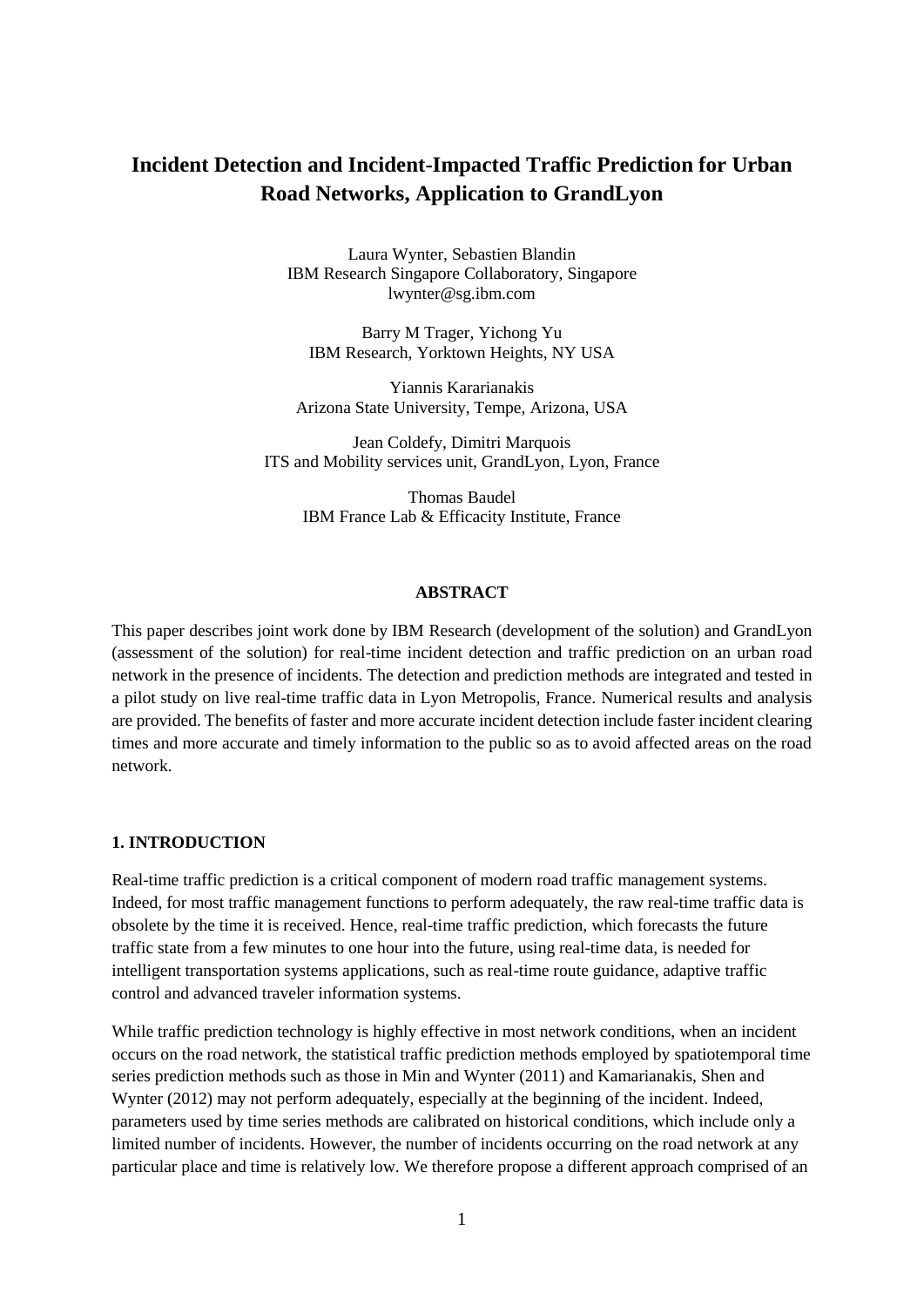incident detection method, IDM, to automatically detect incidents from the raw traffic data, and an incident-specific traffic prediction method, called Incident Duration Prediction, or IDP, for the context of road traffic prediction in the presence of incidents.

This paper presents the methods developed by IBM Research and calibrated and tested for the incident detection and duration prediction components during the course of the Optimod'Lyon project [\(http://www.optimodlyon.com/en/\)](http://www.optimodlyon.com/en/). The Optimod'Lyon project consisted of a consortium that tested, among other tasks, multiple solutions from several companies for various forms of traffic prediction. This paper presents the assessment by GrandLyon of the methodology developed by IBM Research on the Lyon Metropolis road network. The benefits of faster and more accurate incident detection include faster incident clearing times and more accurate and timely information to the public so as to avoid affected areas on the road network.

In the next section, we discuss the methodology tested for incident detection. In section 3 we present the methodology developed for traffic prediction in the presence of an incident, and in section 4 we present results obtained for the Lyon road network. We conclude in section 5 with future work.

# **2. INCIDENT DETECTION METHODOLOGY**

Incident detection algorithms based on traffic data from fixed sensors can be classified into three main types, (see, e.g. Parkany and Xie, 2005).

- comparative algorithms based on decision-trees that use a set of decision variables and a set of (possibly location specific) thresholds to classify a traffic state in a particular location as incident free, tentative incident or incident;
- time-series approaches, based on accurate forecasting models of traffic variables; in this case incident detection occurs when detector measurements deviate significantly from the corresponding forecasted values;
- artificial intelligence algorithms typically based on fuzzy logic and/or neural networks.

The proposed method, IDM, focuses on algorithms of the first type. One of the most successful examples is the California algorithm (Payne and Tignor, 1978); its structure is depicted in Figure 1.

In our proposed method, DOCC denotes the downstream occupancy observed at time *t* (i.e.  $occ<sub>t</sub><sup>d</sup>$ ), OCCDF represents spatial difference in occupancies between a set of (upstream and downstream) detectors (i.e.  $occ_t^u - occ_t^d$ ), where the superscript *u* indicates an upstream detector, and OCCRDF is the relative spatial difference in occupancies (i.e.  $\left( occ_i^u - occ_i^d \right) / occ_i^u$ ). In this case, downstream and upstream refer to a reference location, such as the potential incident location. T1, T2 and T3 represent thresholds for DOCC, OCCDF and OCCRDF, respectively, and the state variable takes on four values: 0 (incident-free), 1 (tentative incident), 2 (incident occurred) and 3 (incident continuing).

One expects that effective calibration of the above algorithm essentially requires substantial spatiotemporal variability in T1, T2 and T3: for instance T2 is expected to differ substantially when the downstream detector is placed in a bottleneck as opposed to the case that the bottleneck is located upstream. The tedious calibration procedure required for the effective implementation of algorithms as the one presented above has been reported in a number of reports, including Martin et al. (2001).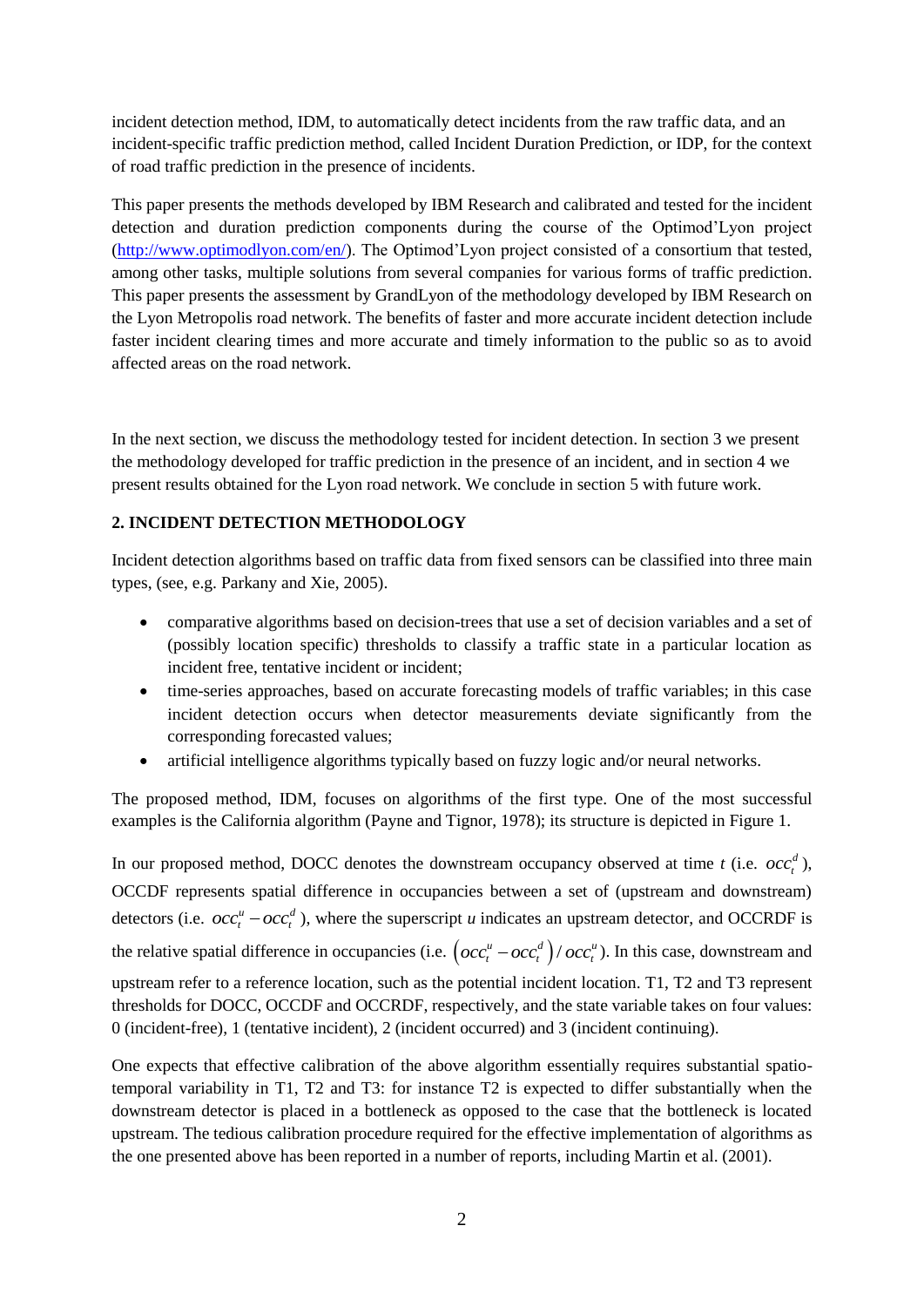Our method aims to overcome this issue by requiring calibration for a small number of parameters while accounting for the spatiotemporal variability of the variables that are included in the decision tree.



**Figure 1.** Decision tree for California algorithm 7 (Payne and Tignor, 1978).

In what follows we illustrate our methodology using a decision tree algorithm that is based on data from a single detector. The algorithm uses two decision variables and is depicted in Figure 2. In this case the variable *state* takes on 7 values: 0 (incident-free), 1 (tentative incident downstream), 2 (incident occurred downstream), 3 (incident continuing downstream), -1 (tentative incident upstream), -2 (incident occurred upstream) and -3 (incident continuing upstream). Essentially the algorithm seeks sufficiently large shocks in occupancies which bring occupancy levels outside a band to trigger detection. Occupancy is used in this example as it leads to superior detection performance compared to other decision variables; however, the proposed method is not dependent on this choice and other variables (such as the ratio of volumes to occupancies or speed) can be used as well.

For each measurement location  $\text{diffeoc} = \text{occ}_t - \text{occ}_{t-1}$  represents shocks in occupancy observed at time *t* whereas  $\text{occ} = \text{occ}_t$  stands for observed occupancy levels. In contrast to the algorithm presented in the previous section, the thresholds are time-varying and defined universally for all measurement locations of the network, based on six parameters:  $\tau_1$ ,  $\tau_2$  with  $\tau_1 < \tau_2$  are chosen quantiles for shocks in occupancies (Figure 3),  $\tau_3$ ,  $\tau_4$  with  $\tau_3 < \tau_4$  are chosen quantiles for occupancies and the last two parameters, denoted  $\lambda_1$ ,  $\lambda_2$ , control the degree of smoothness of the (time varying) functions,  $Q_1$ ,  $Q_2$ and  $Q_1(\tau|\tau)$ , is the conditional quantile function for shocks in occupancies whereas  $Q_2(\tau|\tau)$  is the conditional quantile function for levels in occupancies. These functions can be constructed using the nonparametric quantile regression framework presented in Koenker (2005, Chapter 7). The width of the bands that are based on  $Q_1(Q_2)$ , depend on the difference  $\tau_2 - \tau_1$   $(\tau_4 - \tau_3)$  and the variability of the location-specific decision variables; hence are time-dependent and location-specific. Figure 3 depicts an example of such decision bands, based on data from a measurement location; it can be observed that the width of the band is substantially reduced during the early morning as occupancies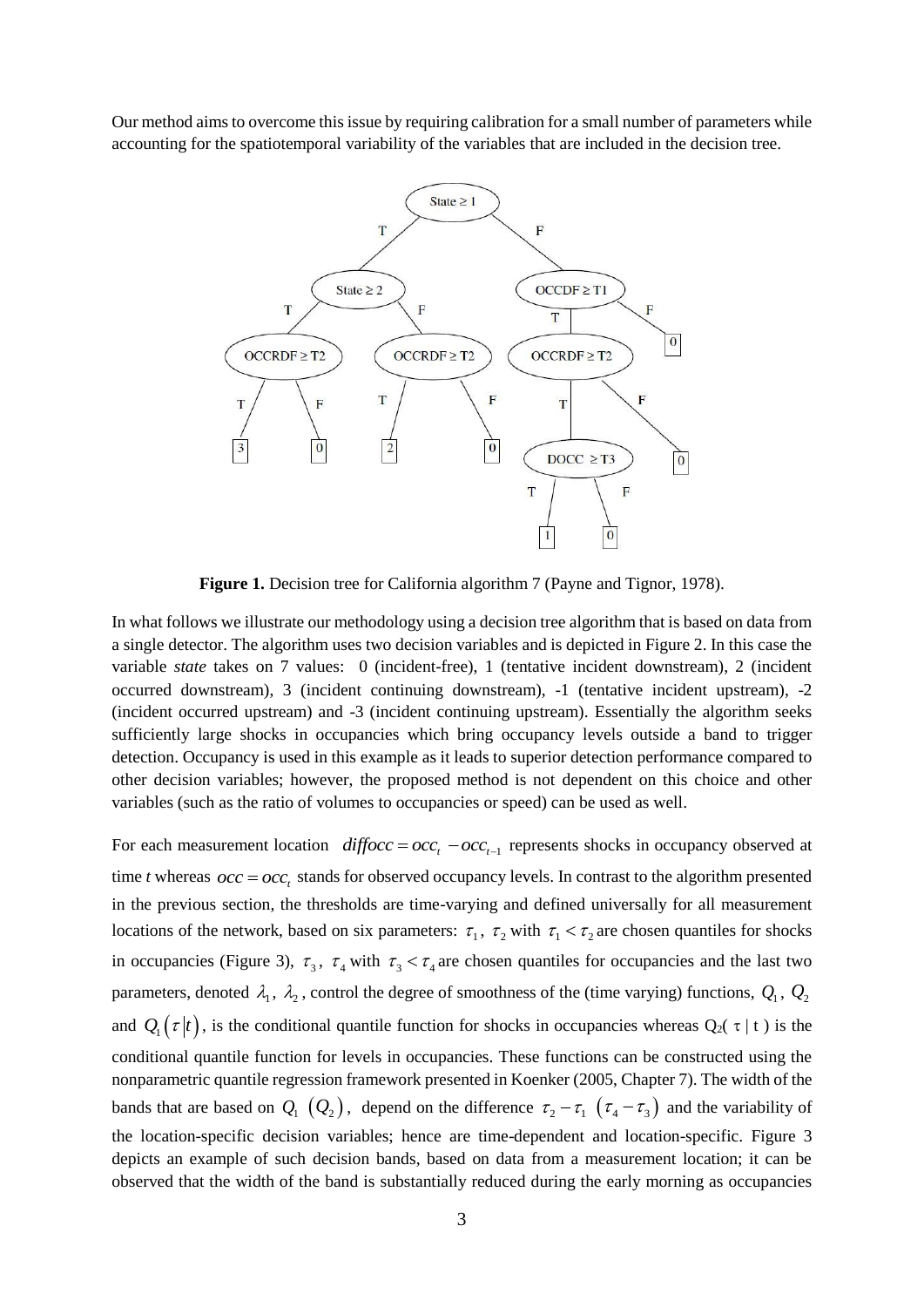display less variability during this period. Similarly, the corresponding band for a measurement location with substantially more variable traffic dynamics than the one shown in Figure 3, would have been wider. It is worth stressing that a simplified approach of band construction would be based on fixed multiples of (time dependent) standard deviations; such a choice is not expected to lead to satisfactory results when the decision variables are asymmetric/skewed.

For a decision-tree algorithm that is based on *k* decision variables the presented methodology requires calibration of at most  $2k+2$  parameters as opposed to location-specific parameters. In general, such calibration can be performed along the lines of Staphanedes and Chassiakos (1993), based on a set that contains both incident and incident free traffic data: given a maximum allowed false alarm rate, the chosen parameters should maximize detection rate. A grid-search procedure can be invoked for such purpose. In the example displayed above,  $\tau_3$  and  $\tau_4$  can be chosen to comply with a set of reported incident durations (as incident duration is dictated by occupancy levels that lie outside their band after a significant shock has been detected); the lambdas can be chosen using a roughness penalty approach, as in Koenker (2005) and  $\tau_1$ ,  $\tau_2$  so that the detection rate is maximized for a given false alarm rate.



Figure 2. Decision trees for a customized algorithm that is based on two decision variables from a single detector.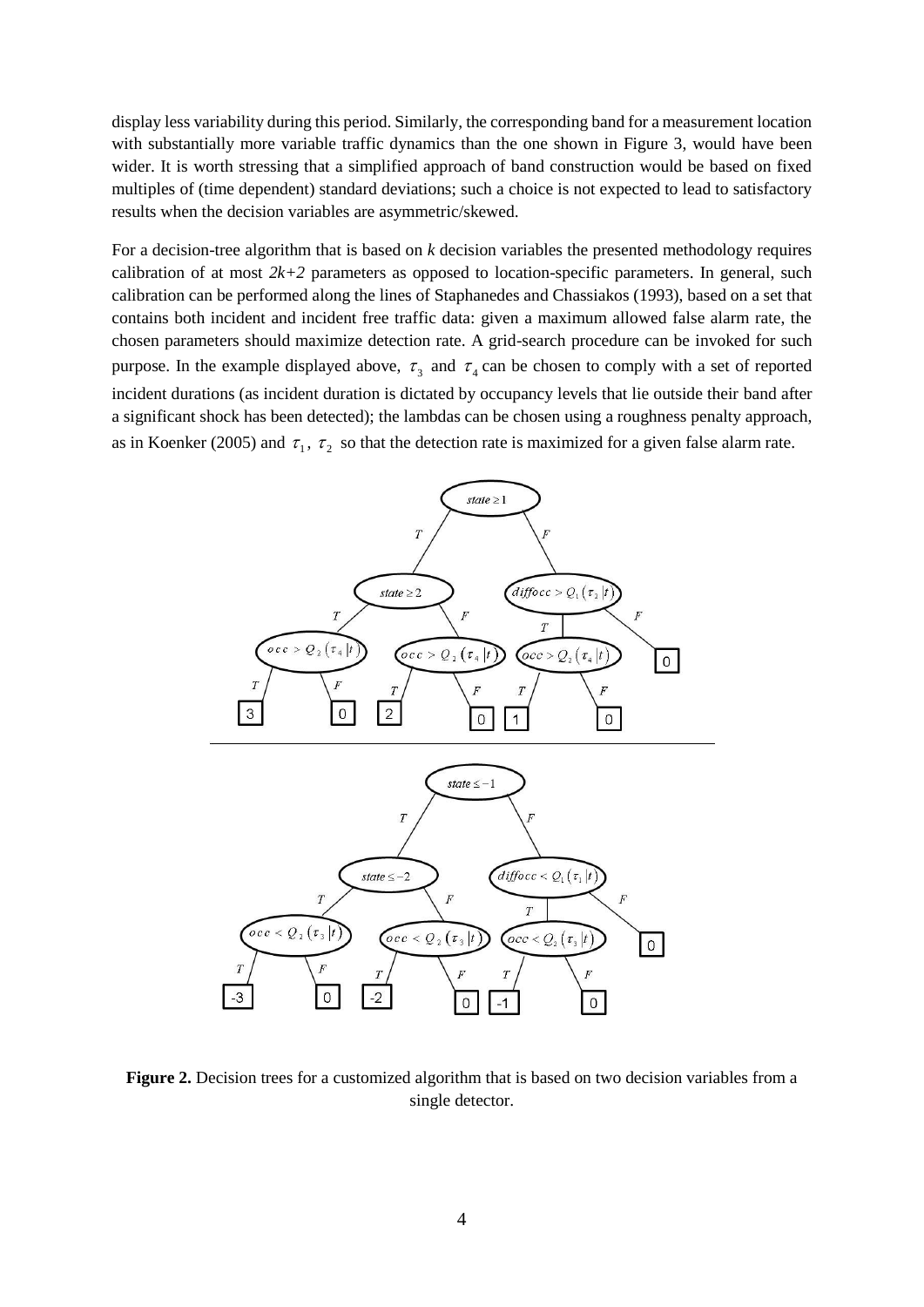

**Figure 3.** Decision-bands for shocks in occupancies based on nonparametric quantile regression for a measurement location in the road network. The depicted traffic data correspond to a 12-hour period that contains morning peak.

### **3. INCIDENT DURATION PREDICTION METHODOLOGY**

IDP is a parsimonious traffic prediction method focused on predicting traffic conditions resulting from an incident, at the location of neighboring detectors. IDP can predict occupancy, flow, or speed levels. Additionally, metrics of interests for traffic control operators can be computed in real time, e.g. the predicted incident duration, defined as the length of the time period at the end of which traffic conditions return to normal conditions on neighboring detectors.

IDP is triggered by the observation of an incident by a traffic operator, or by the automated detection of an incident. Data types required by IDP include

- Static road features at the location of the incident; road category, number of lanes, speed limit, etc.
- Traffic data at the location of the incident; occupancy (can be changed to speed or volume if needed).
- Incident features; start time of the incident, type of accident, number of vehicles, number of lanes closed. It is clear that some of these features would not be available online when the incident is detected by IDM.

IDP produces a time series of traffic conditions at the location of the incident, expressed as an occupancy value for every 6 min over the next hour. This prediction is updated as new data becomes available, i.e. each 6 min.

We consider a piecewise affine (PWA) time-series model of local incident impact in which traffic occupancy at the location of the incidents goes through 3 different phases before returning to normal traffic conditions;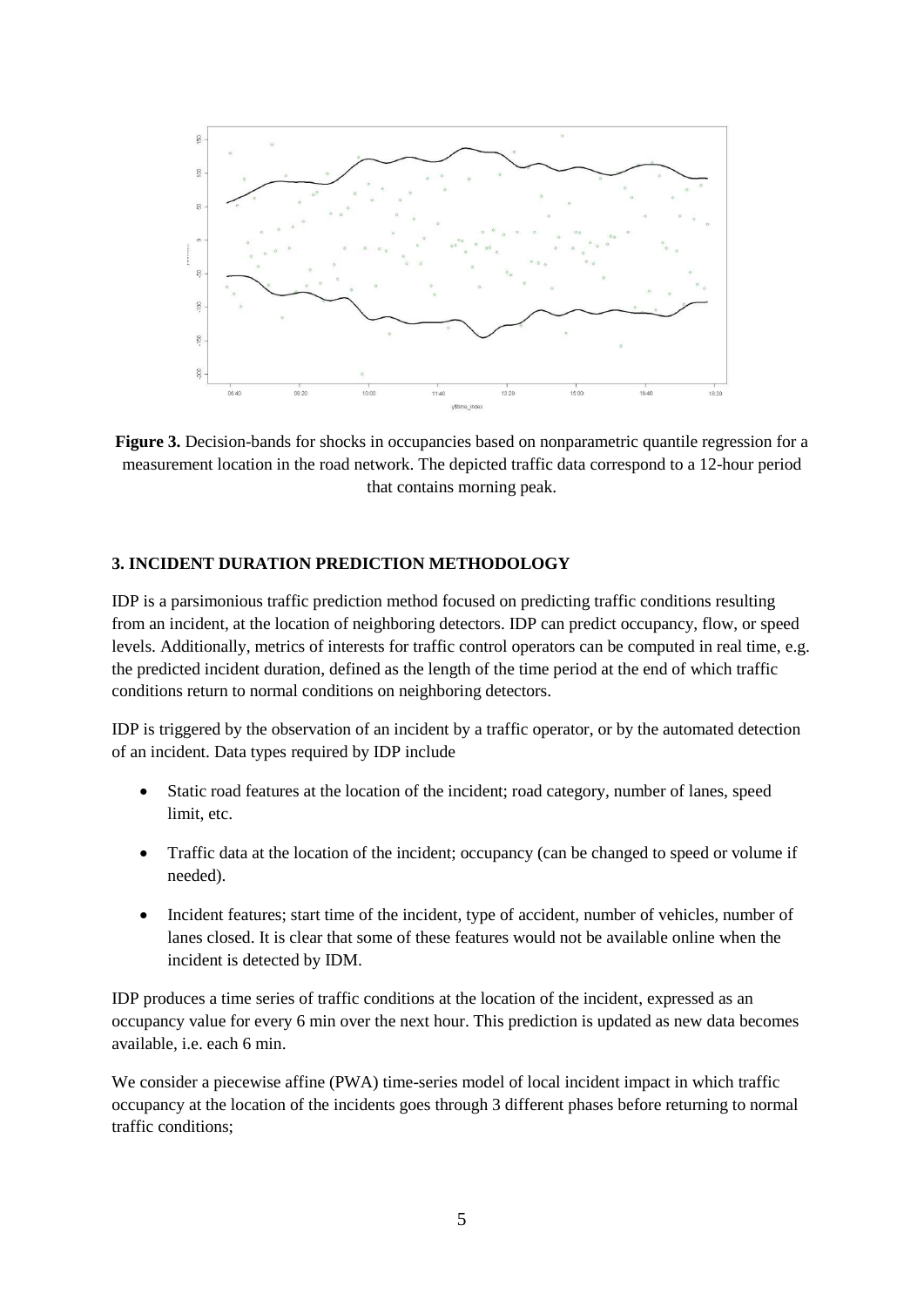- Upward phase during which occupancy increases from normal traffic conditions following the occurrence of the incident.
- Flat phase during which occupancy stays stationary around a large value increasing with the local impact of the incident.
- Downward phase during which occupancy decreases toward normal traffic conditions as the incident clears around this location.



**Figure 4.** Piecewise affine (PWA) time-series prior of local incident impact.

From this incident model, a number of metrics can be extracted regarding a given incident, illustrated in Figure 4:

- The difference between knot 4 and knot 1 indicates the duration of the incident.
- The difference between alpha2 and alpha indicates the amplitude of the incident.
- The product of these two quantities characterizes the local impact of the incident.

IDP is composed of three components, a nonlinear regression model producing a piecewise affine prior of the local incident impact, a nonlinear classification model assessing the impact of specific types of incidents, and an online update model integrating streaming data.

The first IDP component is focused on the calibration of the PWA model described in previous section. Based on historical occupancy data observed during incidents, this component runs a number of constrained nonlinear models as well as unconstrained nonlinear model with various initial conditions in order to produce optimal values for the parameters alpha, alpha2, alpha3, beta1, beta3, as well as knot1, knot2, knot3, knot4 for each historical incident.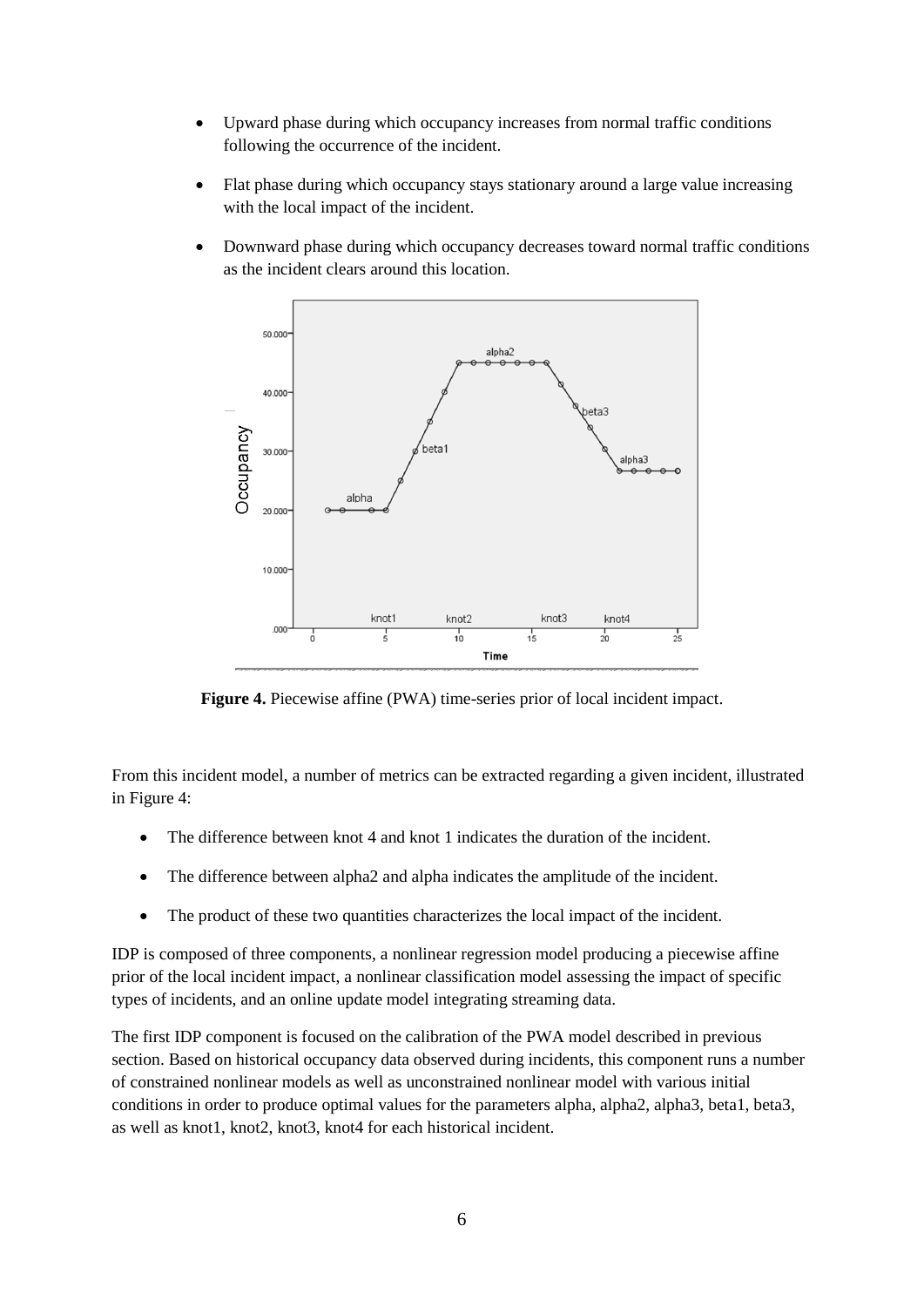The second component of IDP is focused on producing a value for the set of parameters of the PWA for each type of incident, with the intent that when an incident is observed, a prediction can be made based on this set of parameters. Only minimal incident features available at start time are used, i.e. number of lanes, speed limit, start time, and occupancy value. Based on this history of calibrated events, a neural network model produces the optimal PWA parameters for each type of incident. This produces the first prediction from IDP which is made the start of the incident.

As the incident progresses, new data becomes available. The third component of IDP is focused on the posterior update of the initial prior of IDP, every 6mn as new data becomes available. A Bayesian update scheme is proposed which numerically computes a maximum likelihood estimate of the PWA parameters at each time step. The numerical precision of the Bayesian method can be tuned according to computational requirements.

The method is illustrated in the figure below, the green curve denotes the prior, the blue curve denotes the past data, the grey curve denotes the future data, the orange curve denotes the prediction made at the current time.



**Figure 5.** Bayesian update of local incident impact prior.

#### **4. RESULTS**

The following three figures illustrate the IDM incident detection method on occupancy data from Lyon.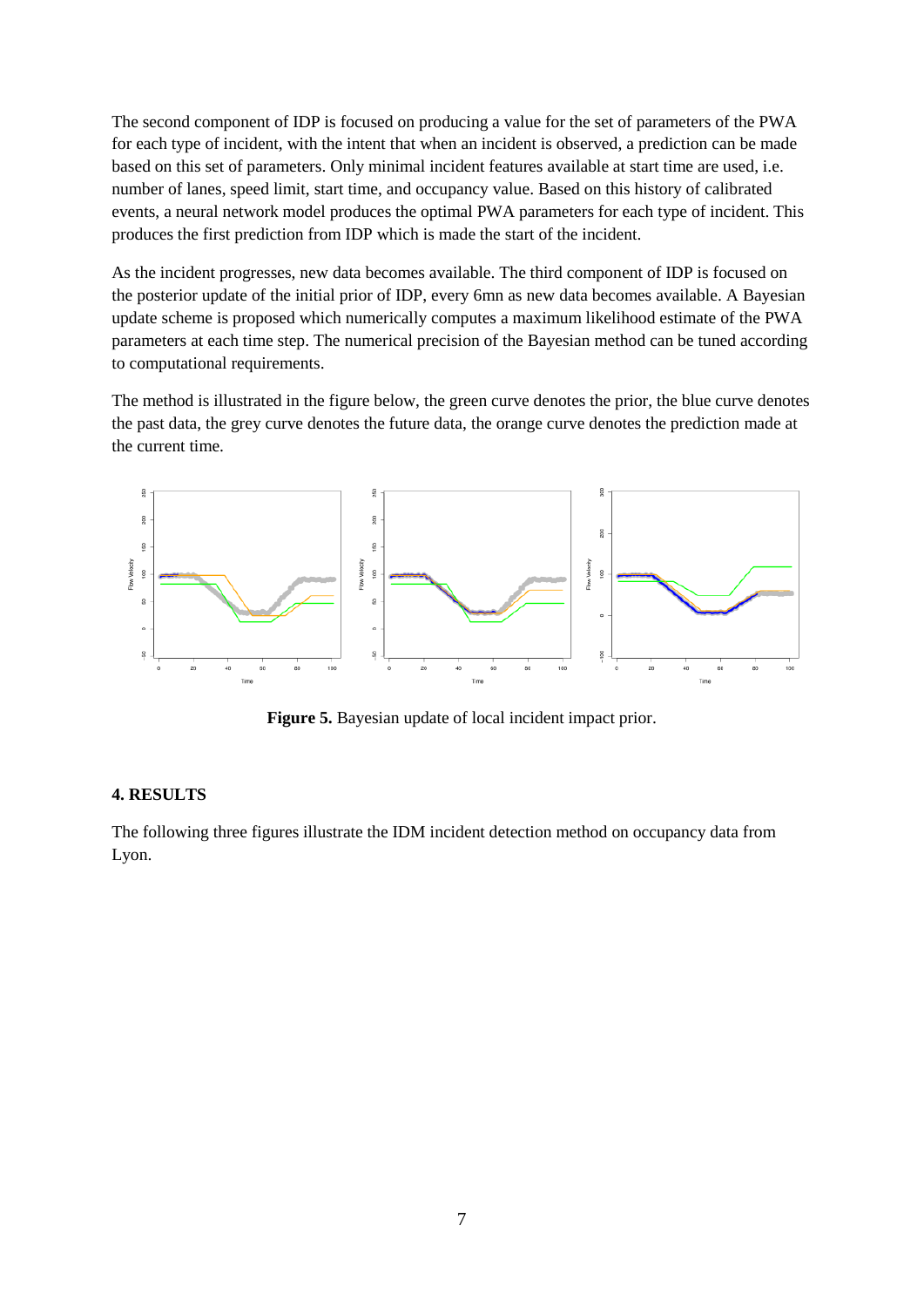

Figure 6. Incident detected by IDM before reported by operators. Higher frequency traffic data would enable even earlier automatic detection.



Event 5236745. Reported start time: 14:32. Reported end time: 16:37

Figure 7. Incident detected by IDM when traffic impact occurs, after the official start time, which was not used in the detection.

Next, we illustrate accuracy results of the IDP component on data from Lyon, France, consisting of 627 incidents. 4/5 of the data is used for training and 1/5 of the data is used for validation.

We compare below IDP (blue curve) against the following models:

Decision tree trained using IDM duration of the incident as a response. (black curve)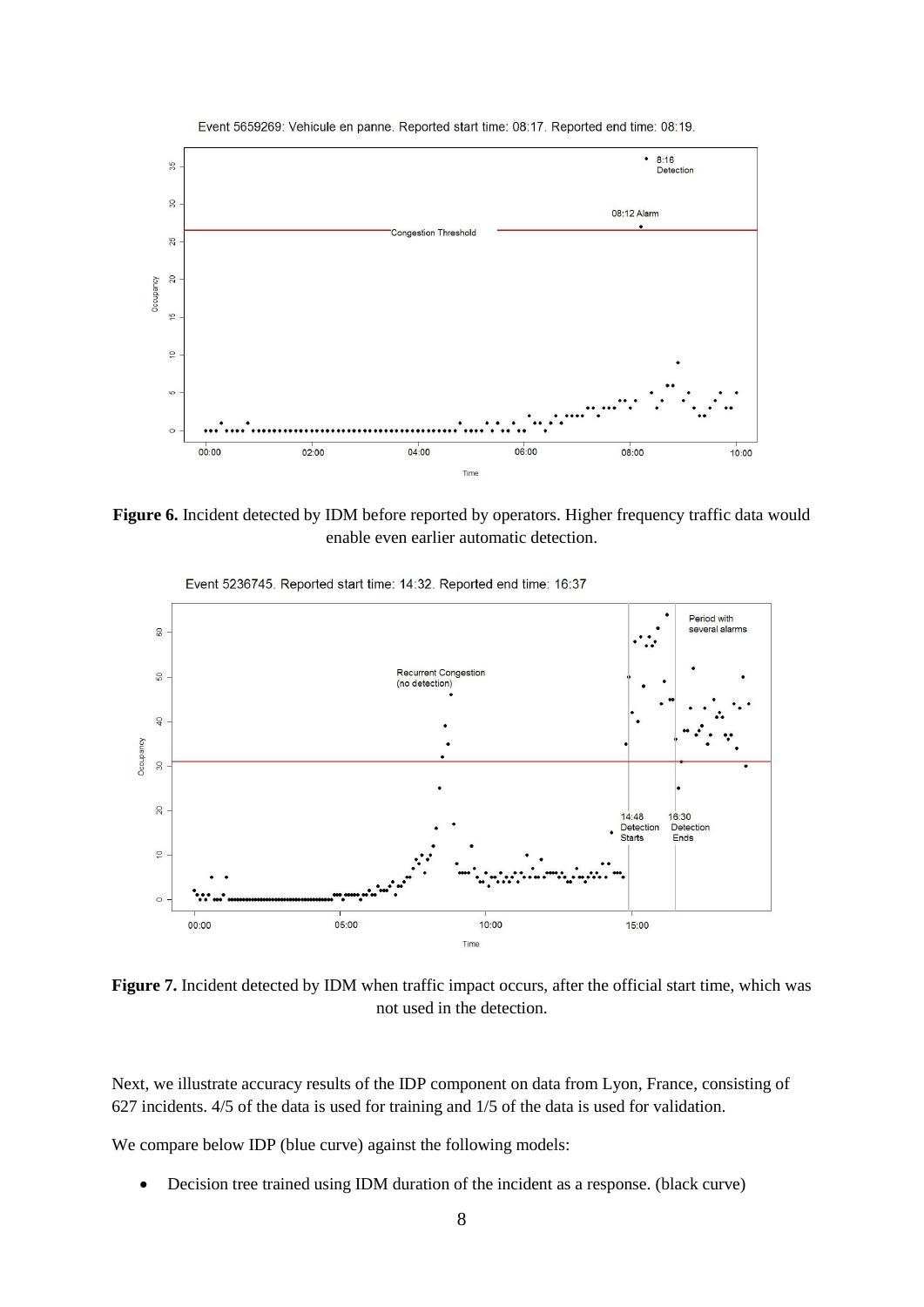- Decision tree trained using fitted duration knot4-knot1 from PWA model described in previous section as a model. (red curve)
- Multivariate decision tree using all fitted parameters from PWA model as a response. (green curve)



• Proposed method using a multi-layer neural network.

**Figure 8.** Comparison of average error of IDP across 4 methods.

Note that the multivariate decision tree approach provides results of comparable accuracy to the proposed neural network approach in terms of mean error. The neural network approach tends to have a lower error variance and hence was preferred to the multivariate decision tree.

Finally, we present the relative performance of IDP and the advanced spatiotemporal method, TPT, from Kamarianakis, Shen and Wynter (2012) for incidents, for a 1 hour horizon comprised of 10 6 minute forecast points, for incidents reported by IDM. Figure 9 illustrates the mean absolute error (MAE) of the two methods applied to the same traffic detector over all incidents that were detected during one month, when IDP is run one time period after incident detection. Time point TP 10 indicates the detection time of the incident, and hence Figure 9 assumes that IDP and TPT are run at the next time point after detection, i.e. 6-minutes from the detection time, i.e. TP 11. The following two figures, 10 and 11, illustrate the mean absolute error over the same month when IDP is run two and three (resp.) time periods after incident detection. Note that the benefits of IDP are greatest at the start of the incident, after which point the spatiotemporal-based prediction method of TPT is able to obtain a higher accuracy.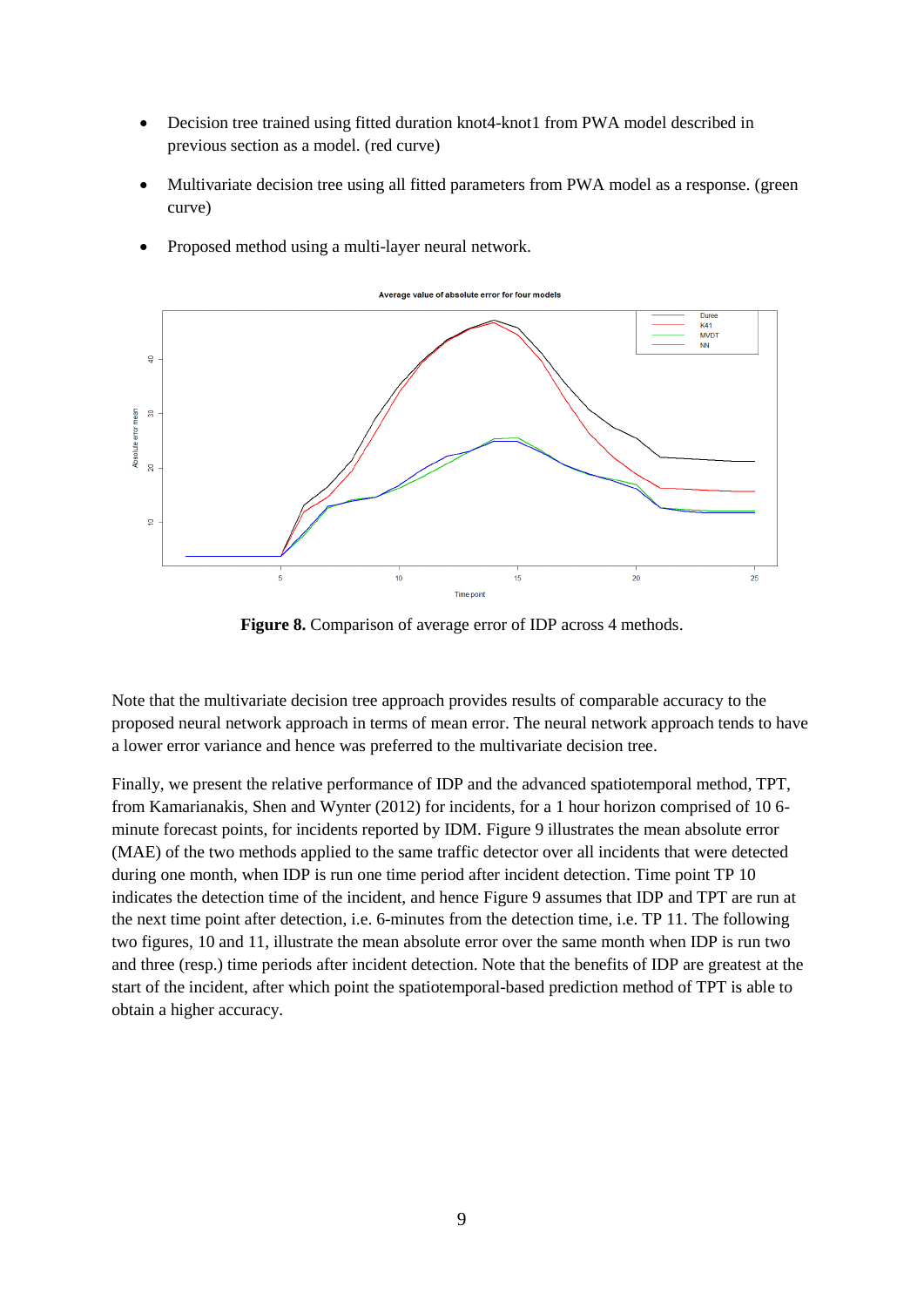

Figure 9. Comparison of mean absolute error of IDP versus TPT over 10 forecast time periods (1) hour), i.e. IDP is run one time period after detection (TP11). IDP has significantly lower error for first two prediction time horizons.



Figure 10. Comparison of mean absolute error of IDP versus TPT over 10 forecast time periods (1) hour), i.e. IDP is run two time period after detection (TP 12).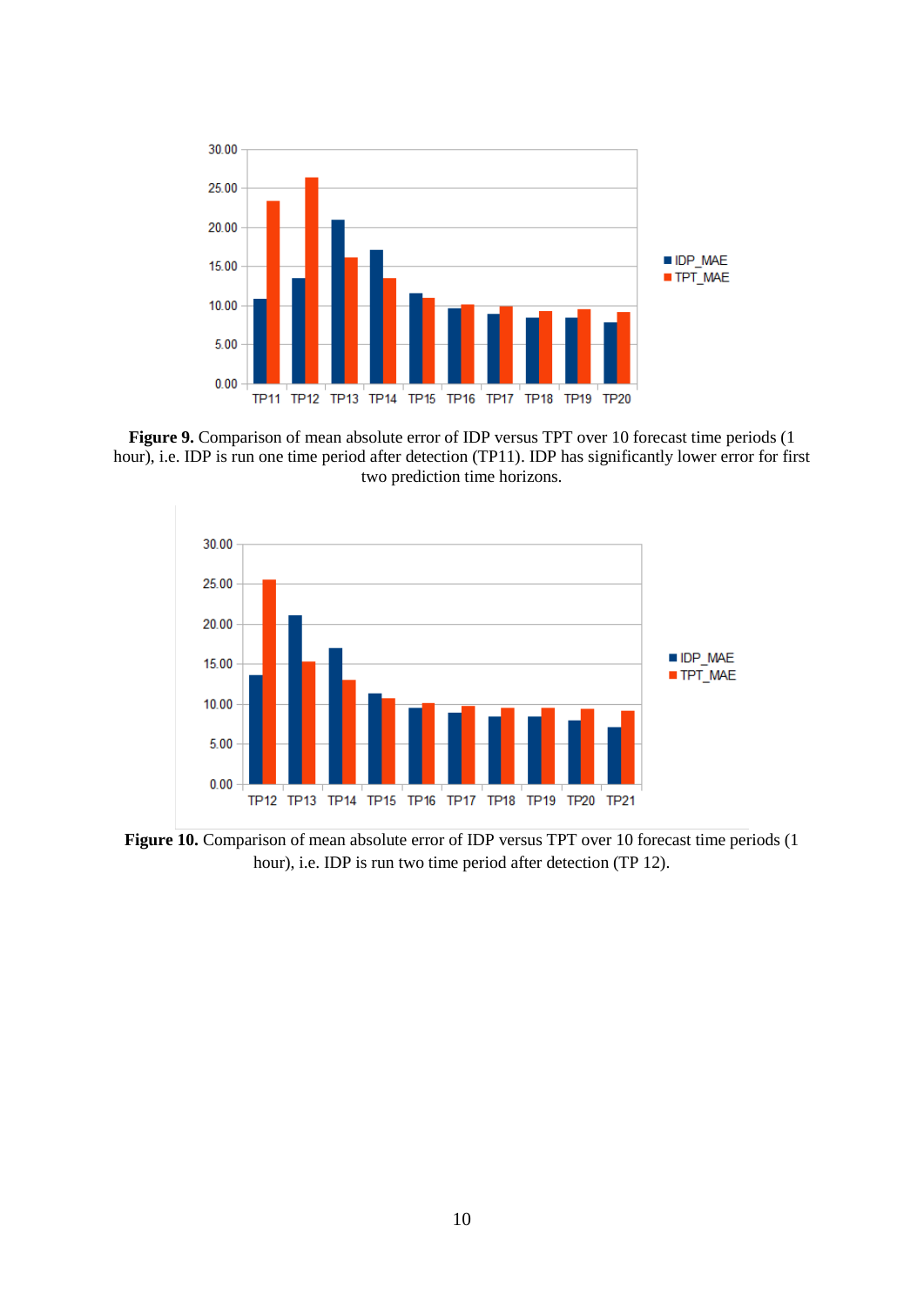

**Figure 11.** Comparison of mean absolute error of IDP versus TPT over 10 forecast time periods (1 hour), i.e. IDP is run three time period after detection (TP 13). By this time, TPT using spatiotemporal prediction is able to offer a higher accuracy on average.

To further illustrate the difference between IDP and TPT across a large set of IDM-detected incidents, we present below the histogram of point-wise errors across all prediction times, when the prediction is made at the time at which the incident is detected. We note that the histogram of errors is centered below zero indicating that the majority of the time the IDP obtains a lower error than the spatiotemporal approach of TPT in the presence of an incident, across all prediction times.



Figure 12. Histogram of error of IDP – error of TPT over all 10 forecast time horizons. Negative values indicate that IDP has lower error.